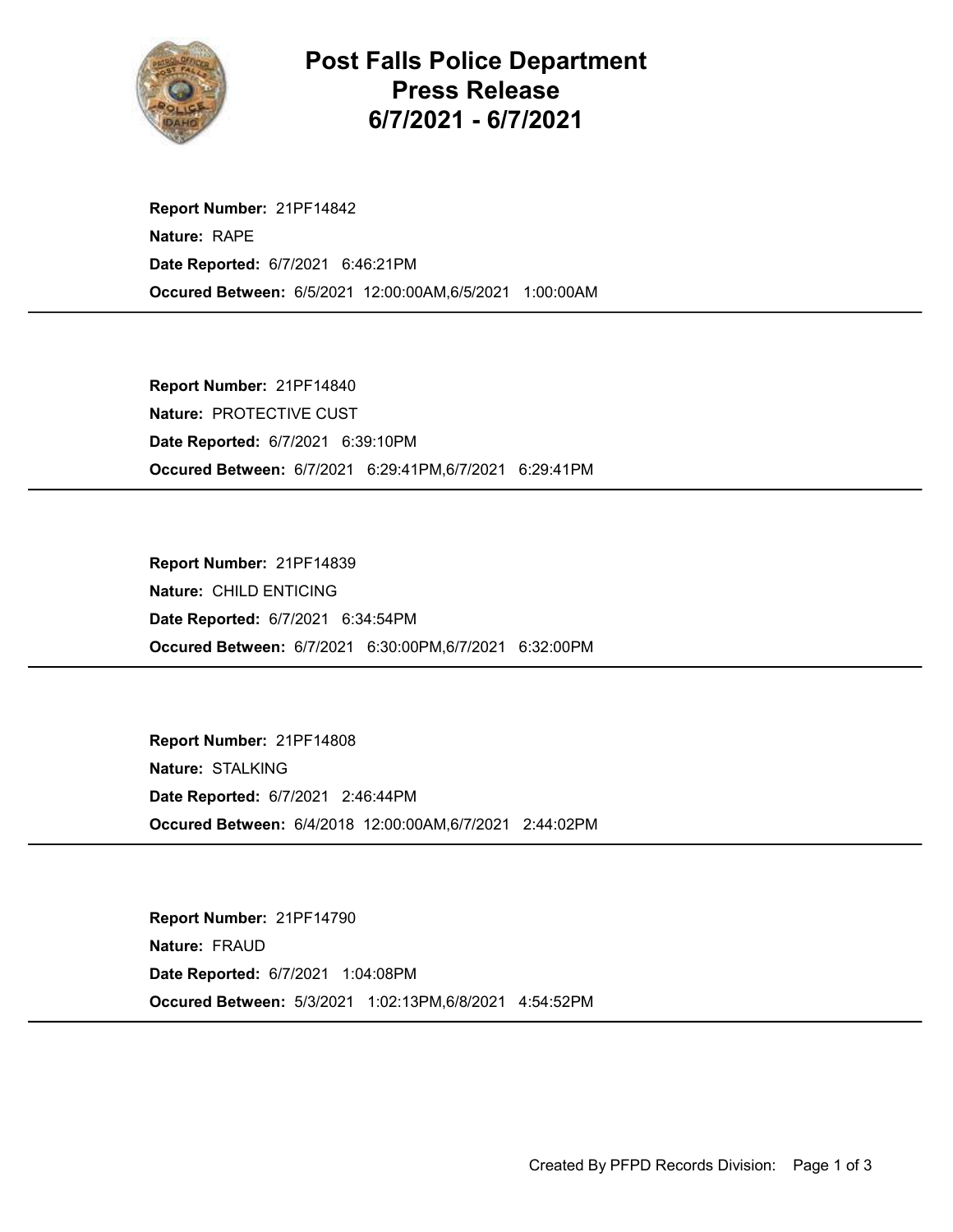Occured Between: 6/7/2021 12:29:05PM,6/7/2021 12:29:06PM Report Number: 21PF14784 Nature: ACCIDENT PD Date Reported: 6/7/2021 12:30:40PM

Occured Between: 5/30/2021 12:00:00PM,6/4/2021 7:30:00PM Report Number: 21PF14783 Nature: THEFT Date Reported: 6/7/2021 12:17:31PM

Occured Between: 6/7/2021 11:40:13AM,6/7/2021 11:40:13AM Report Number: 21PF14782 Nature: AGENCY ASSIST Date Reported: 6/7/2021 11:42:25AM

Occured Between: 6/7/2021 9:32:34AM,6/7/2021 9:32:34AM Report Number: 21PF14758 Nature: PARKING PROBLEM Date Reported: 6/7/2021 9:35:17AM

Occured Between: 6/7/2021 9:31:39AM,6/7/2021 9:31:39AM Report Number: 21PF14757 Nature: CODE VIOLATION Date Reported: 6/7/2021 9:32:54AM

Occured Between: 6/7/2021 8:33:05AM,6/7/2021 8:33:08AM Report Number: 21PF14744 Nature: ACCIDENT UNK Date Reported: 6/7/2021 8:34:48AM